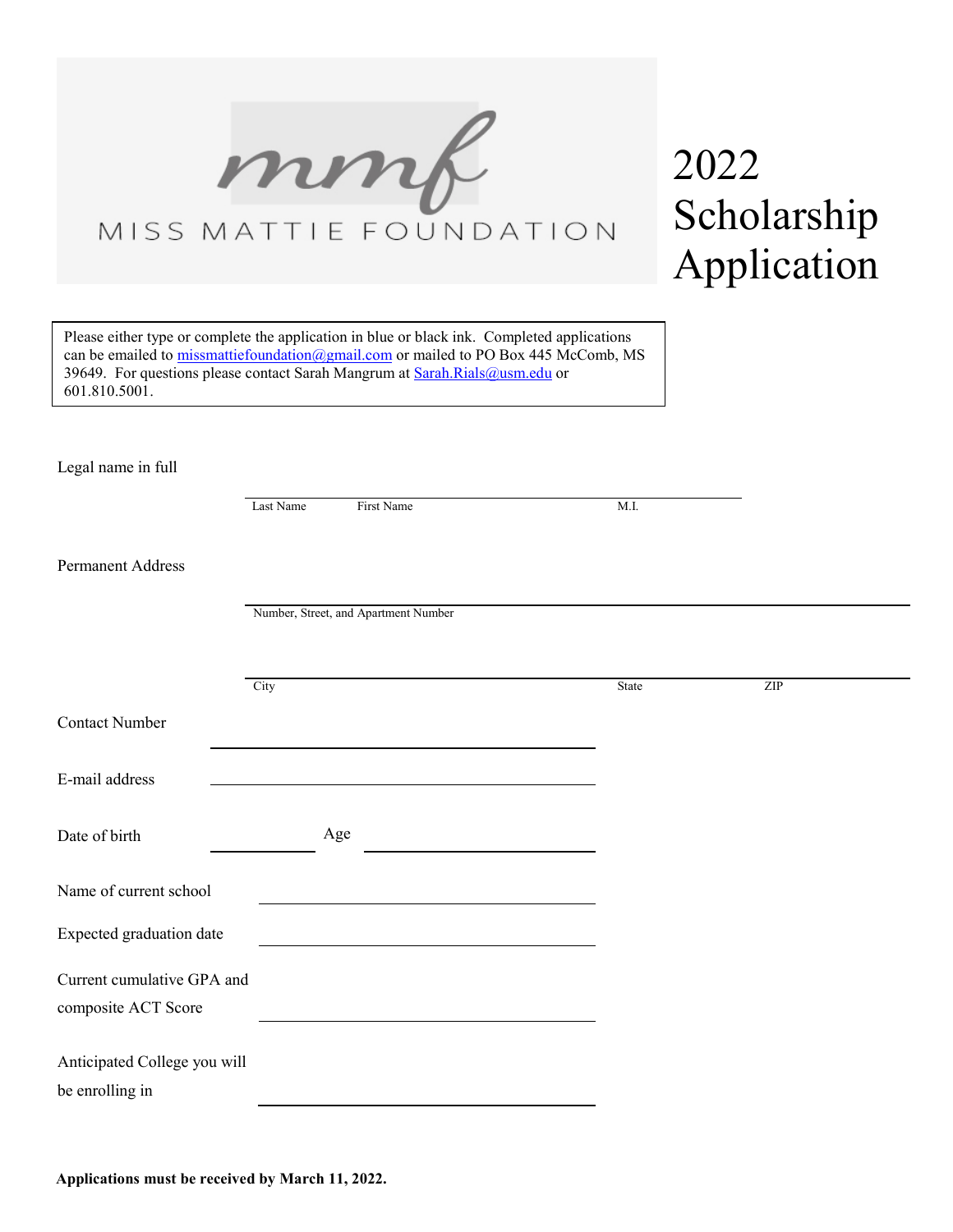**List school activities (student government, sports, publications, school-sponsored community service programs, arts, music, etc.). List in descending order of significance.** 

**School Activity Dates**

**List public service and community activities. Do not repeat items listed previously. List in descending order of significance.**  Activity **Role** Dates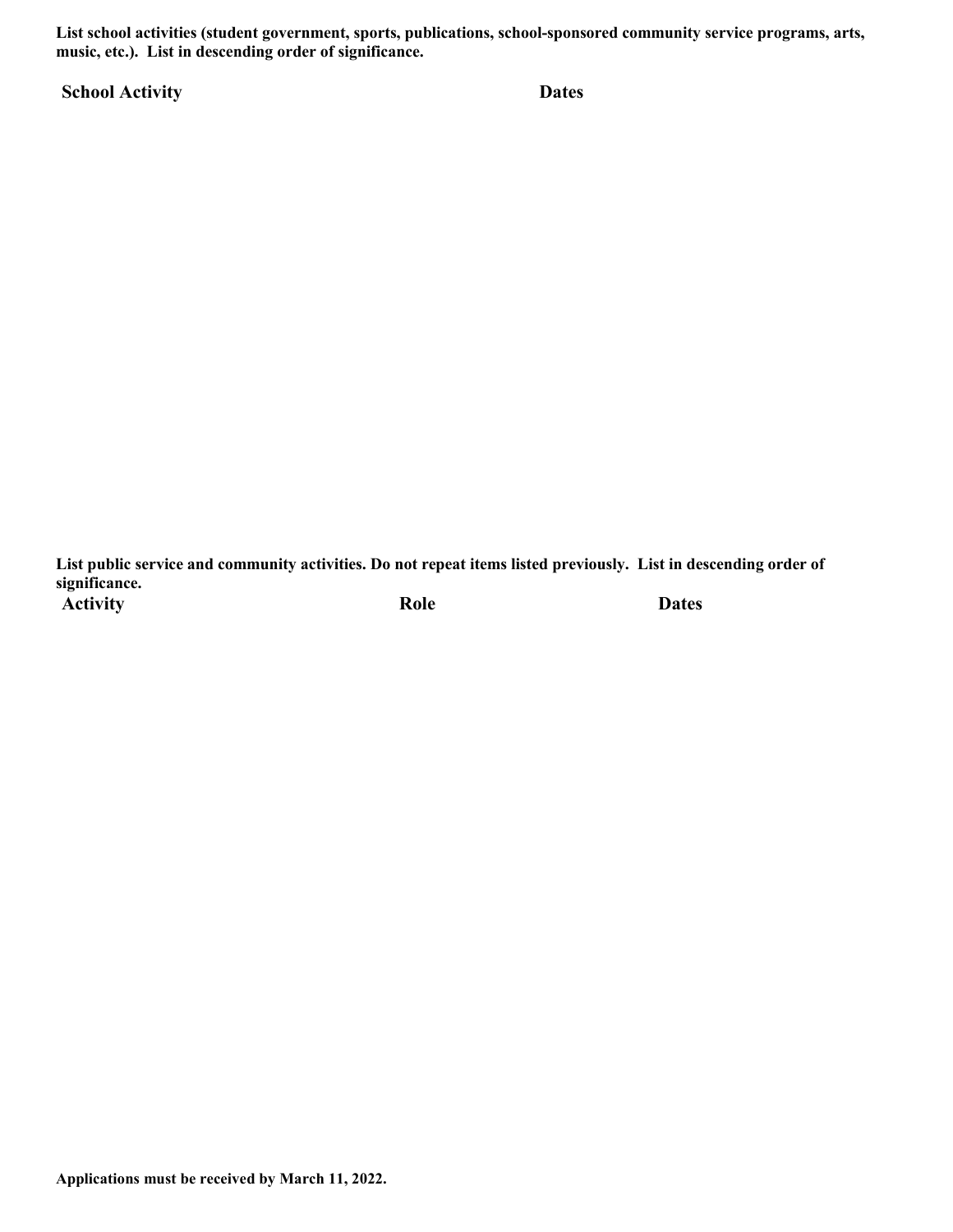**List awards, scholarships, publications, or special recognitions you have received. List in descending order of significance.**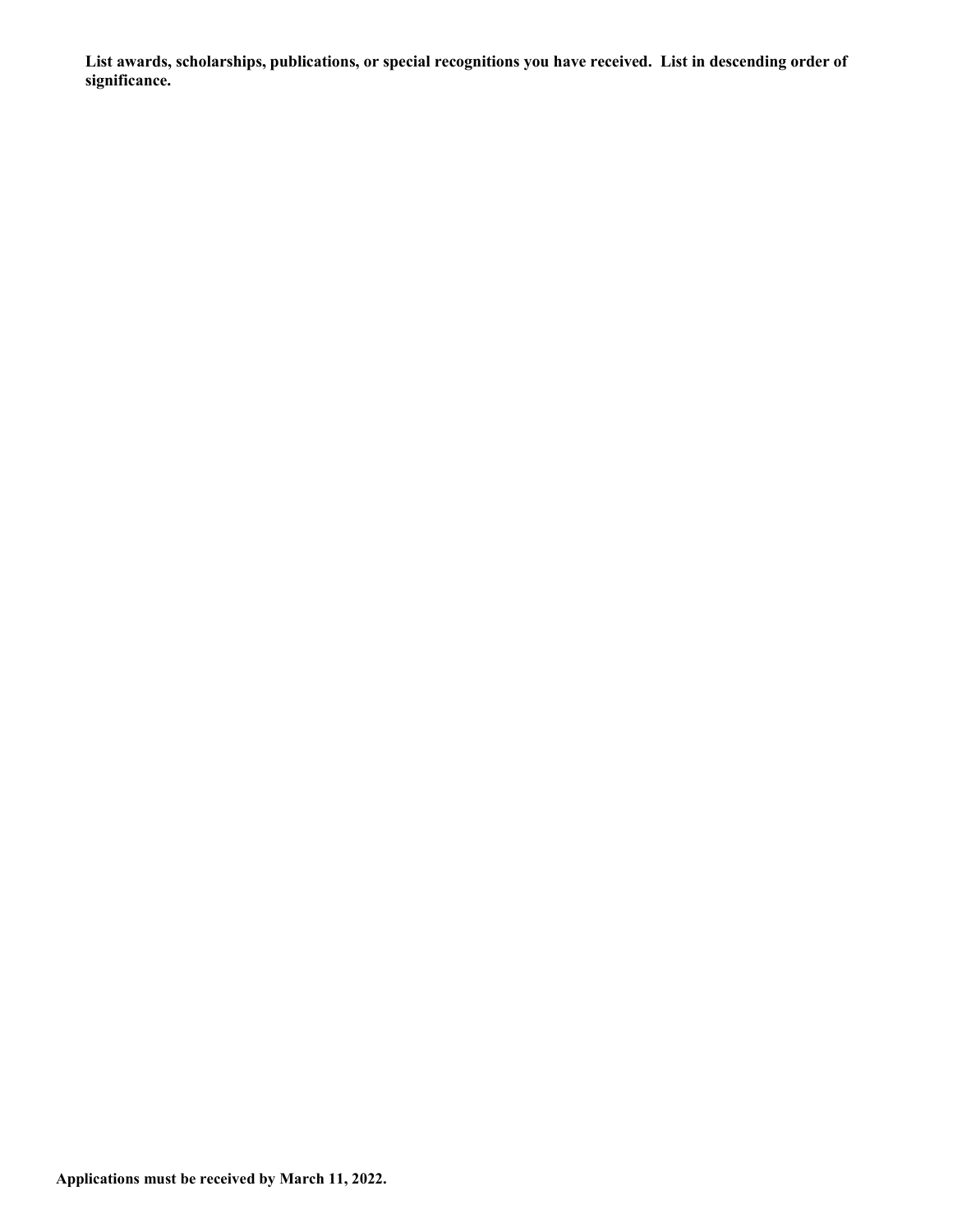**Describe one specific example of your community service.**

**What do you hope to do upon completing college?**

**Applications must be received by March 11, 2022.**